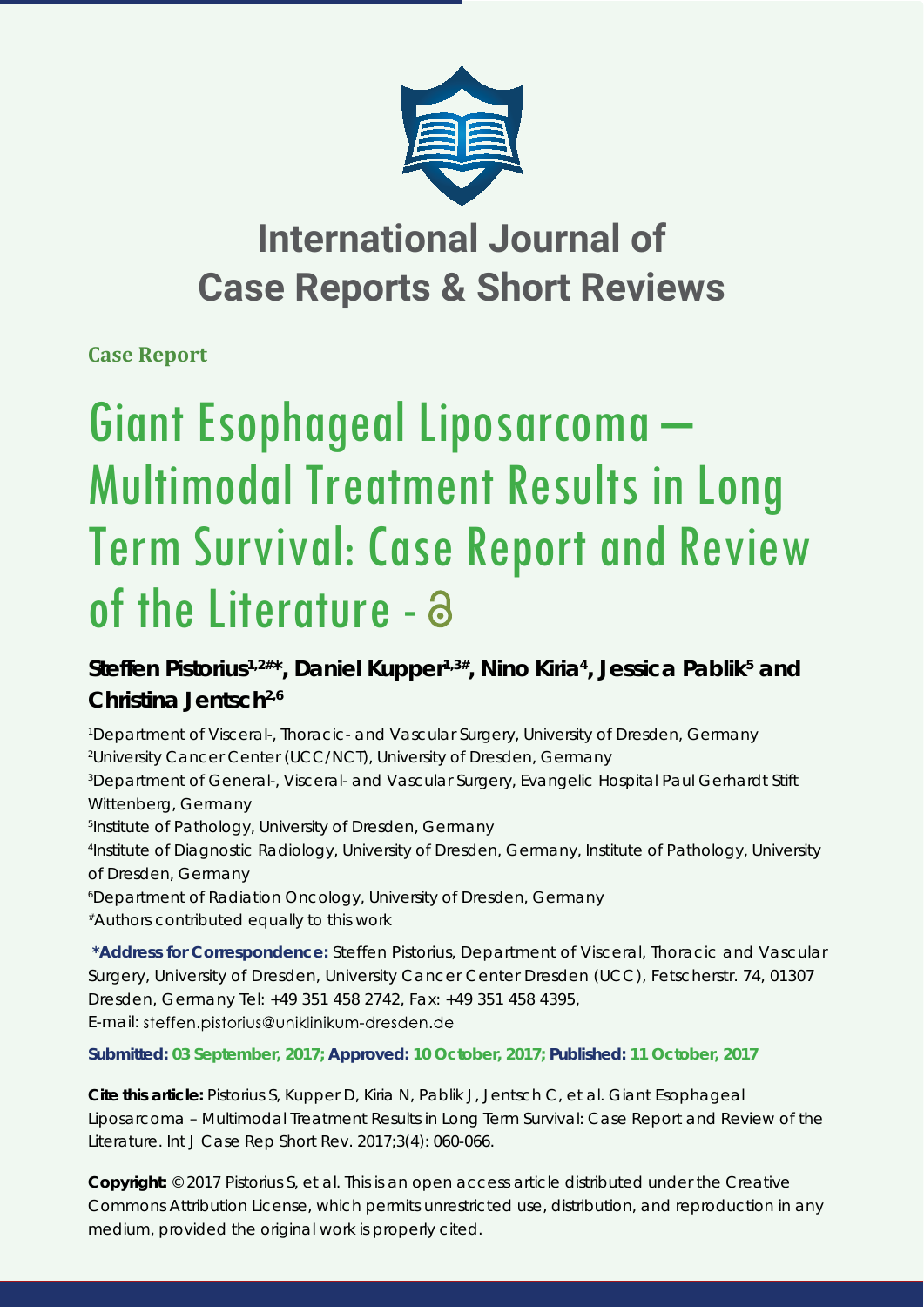#### **ABSTRACT**

**Background:** Esophageal liposarcomas are notably rare mesenchymal malignant tumours. Due to their slow progress, welldifferentiated sarcomas of the esophagus may remain asymptomatic for a long time resulting in an advanced diagnosed stage and, therefore, represent a significant challenge for treatment.

**Case presentation***:* We report the case of a 66-year old male patient who presented with the second largest esophageal liposarcoma reported to date with involvement of the upper aerodigestive tract and the posterior mediastinum. Clinical, radiological and pathological findings, a detailed description of the multimodal treatment and long-term follow up data are presented. In detail, palliative tumour debunking with final histological confirmation and conformal radiation therapy resulted in tumour response with control of symptoms and a 55 months survival.

**Conclusion:** Multimodal treatment in patients with not curatively resectable esophageal liposarcoma may result in long-term survival, even in patients with very advanced tumours.

**Keywords:** Liposarcoma; Esophagus; Radiation; Resection

#### **BACKGROUND**

Although liposarcoma is the most common malignant soft tissue tumour in adults, it rarely develops in the hypopharynx, the gastrointestinal tract, and the mediastinum. The case of a liposarcoma of the esophagus [1]. Thus far, a total number of only 46 single case reports have been published in literature. Here, we report the case of a very advanced tumour. Clinical, radiological, endoscopic and pathological findings, a detailed description of the multimodal treatment and long-term follow up data are presented.

#### **CASE REPORT**

A 66-year-old male patient was admitted to our department because of dysphagia, odynophagia and loss of body weight of 7 kg within one year.

On flexible esophagogastroduodenoscopy, a large partially pedunculated submucosal soft tissue tumour, whitish-yellow in color, commencing at the proximal esophageal sphincter, and continuing down to the distal esophagus (Figure 1) was found. Flexible bronchoscopy revealed the proximal border of the tumour infiltrating both aryepiglottic folds (Figure 2) and a tracheal compression resulting in a tracheal stenosis of 30%. The right upper lobe bronchus appeared compressed with mucosal inflammation. However, the mucosa was not affected. Cytological examination of the bronchoalveolar lavage and repeated biopsies by flexible endoscopy failed to determine the diagnosis. Therefore, three consecutive rigid hypopharyngo-, microlaryngo- and esophagoscopies with multiple deep biopsies in different locations (hypopharynx, aryepiglottic folds and proximal esophagus) containing a total volume of more than 5 cc were performed. Pathological examination of these biopsies revealed a myxoid lesion, possibly a myxoid liposarcoma.

Diagnostic imaging was performed including a Computed Tomography (CT), a cine esophagography and a Fluorodeoxyglucose (FDG) Positron Emission Tomography (PET). The multi-slice CT of the chest and abdomen was performed in 2 x 64 x 0, 6 mm Collimation (Siemens Somatom Definition AS +), with oral and i. V contrast medium application. CT scan revealed a polylobulated mass (tumour size of 330x85x65 mm) of the esophagus with fatty and soft tissue density, extending from the thoracic inlet to the distal esophagus and causing a tracheal compression as well as a compression of the right main stem bronchus (Figure 3). There were no metastatic lesions detected in the CT. In the PET only the tumour masses in the middle part of the mediastinum showed a FDG uptake with a maximal Standard Uptake Value (SUV) of 7,4 (Figure 4).

A cine-esophagogram showed a dilated esophagus with a large, irregularly circumscribed contrast media filling defect mainly throughout the upper two-thirds of esophagus (Figure 5).

After repeated discussion of this patient in the interdisciplinary tumour board of the University Cancer Center (UCC), we performed an explorative right-sided dorsolateral thoracotomy in order to prove the malignant histology of this tumour and to relieve the patient of his symptoms. While technicaly feasible, a laryngo-pharyngo-



**Figure 1:** Esophagoscopic view: Submucosal soft tissue tumour of whitishyellow color of the esophagus.



**Figure 2:** Bronchoscopic view: Proximal border of tumour infiltrating in both aryepiglottic folds.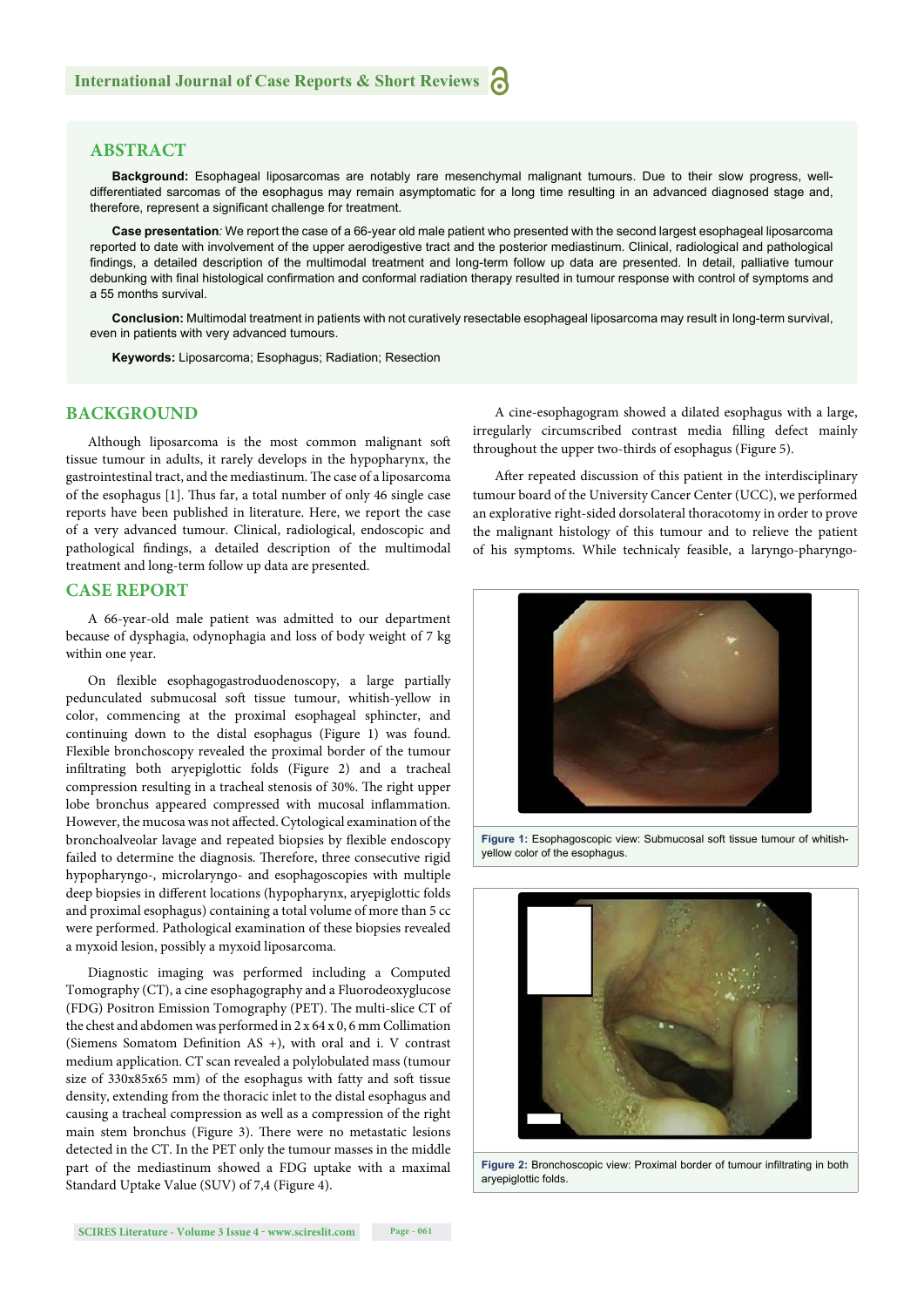#### **International Journal of Case Reports & Short Reviews**

esophagectomy as treatment with curative intent was not favoured by the patient. Intraoperatively, we discovered gross dilatation of the thoracic esophagus up to 8 cm in diameter caused by the intraluminal tumour mass (Figure 6). Via longitudinal esophagotomy, two large pedunculated tumours originating from the cervical esophagus and hypopharynx were protruded and (Figure 7) debulking of these intraluminal tumour masses was achieved with an Endo-GIA-Stapler device (Figure 8). The postoperative course was uneventful, and the patient was discharged from the hospital on day 13.

Histologically, the two resected lesions were composed of a paucicellular collagenous tissue with uniform spindle cells. In the two specimen mild nuclear atypia and scattered bizarre stromal cells associated with rare multivacuolated lipoblasts and adipocytes could be identified (Figure 9). The adipocytic component showed a significant variation in cell size with focal nuclear atypia and hyperchromasia. No mitotic activity was found. The tumour was covered by the esophageal epithelium (Figure 10). Although the fibrous component represented the majority of the lesion, the diagnosis of a well-differentiated liposarcoma was determined based



**Figure 3:** Computed tomography scan of the chest: large tumour mass with multiple circumscribed lobulations with fat and soft tissue density extending from the thoracic inlet to the lower mediastinum.



**Figure 4:** PET/CT: FDG positive mass in the middle part of mediastinum with a maximum standardized uptake value (SUVmax) of 7, 4.



**Figure 5:** Cine esophagography: dilated esophagus with large contrast media filling defect througout the esophagus.



**Figure 6:** Right-sided thoracotomy: dilatation of the esophagus up to 8 cm in diameter due to intraluminal tumour mass.

on the presence of the scattered adipocytes and lipoblasts. This diagnosis was confirmed by a Fluorescence in Situ Hybridization (FISH), which revealed amplification in MDM2 (data not shown).

Postoperatively, the patient was once again discussed in the interdisciplinary UCC tumour board. Because of the patient's preference and the extent of disease, especially given the involvement of the upper aerodigestive tract, complete resection was not favoured. Therefore, the indication for radiotherapy was presented.

The patient was simulated in supine position with arms above the head and the previously acquired contrast-enhanced CT was fused to the planning CT. The Gross Tumour Volume (GTV) was defined as macroscopic tumour apparent in contrast-enhanced CT. Clinical Target Volume (CTV) was defined as the whole esophagus including GTV plus 5 mm margin. Planning Target Volume (PTV) was created by adding a margin of 10 mm to the respective CTV. The volume of the PTV was 957.5 cc. A 15 MV 3D-conformal photon plan with 8 irradiation fields was approved, delivering 2 Gy per fraction up to 50 Gy over 5 weeks. The minimum dose and maximum dose to the PTV were 76% and 108.2% of the prescribed dose. 3, 6 cc were  $> 107$ %. The maximum dose was within the PTV. The minimum of 76% was due to air in the PTV and the proximity of the spinal cord to the PTV.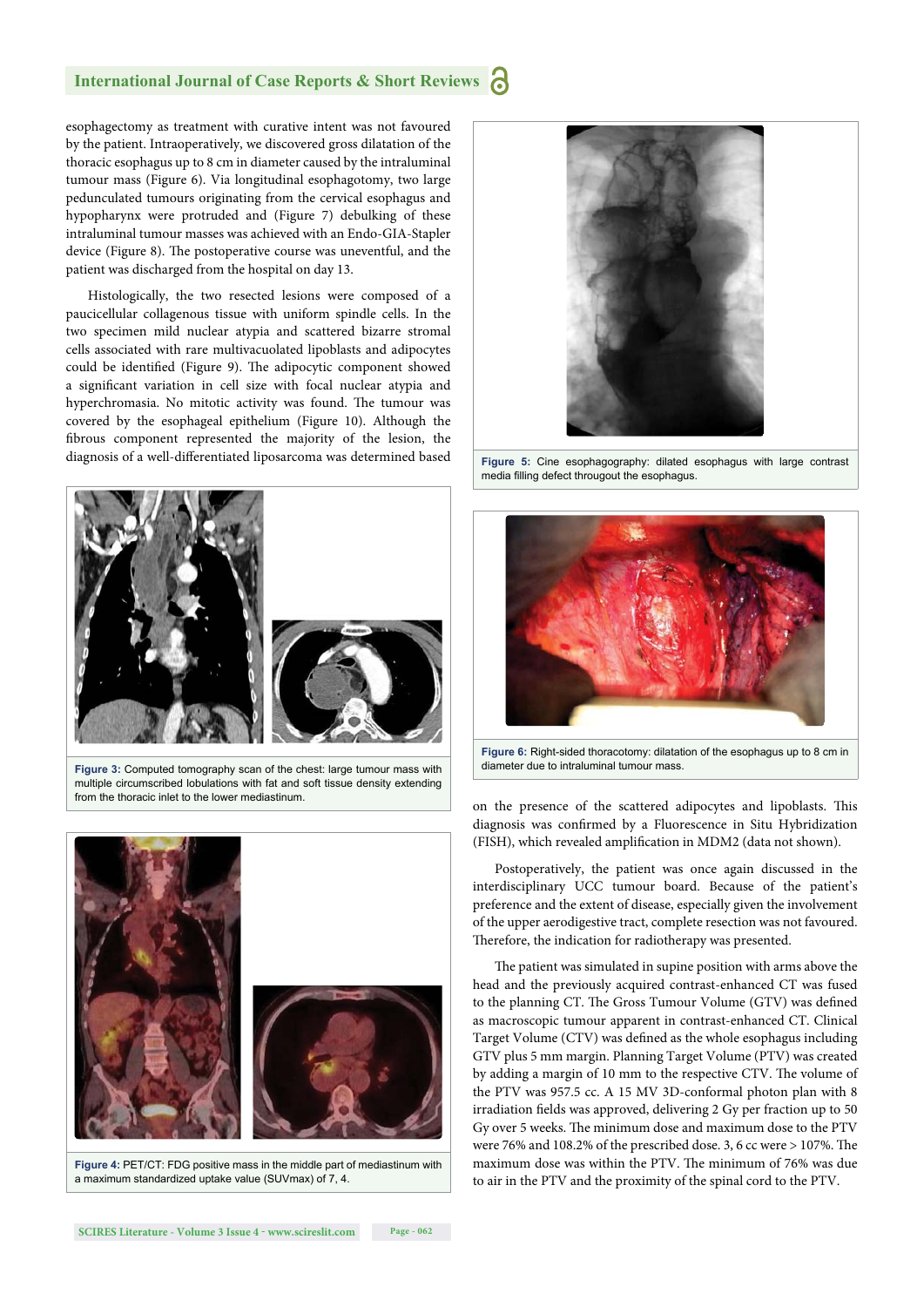#### **International Journal of Case Reports & Short Reviews**



**Figure 7:** Right-sided thoracotomy and esophagotomy: large pedunculated tumors originating with broad base in the cervical esophagus and hypopharynx protruding out of the esophageal lumen.



The boost volume was prescribed to the CTV only, due to the maximum tolerated dose of the spinal cord. A 15 MV 3D-conformal photon boost plan with 6 irradiation fields was approved, delivering 2 Gy per fraction up to 10 Gy over 1 week, resulting in a total dose of 60 Gy. The maximum dose to the spinal cord was 44.9 Gy and the mean lung dose was 17.9 Gy (whole lung V20Gy = 35%). Daily image guidance was performed with orthogonal kV-imaging.

After 38 Gy (4 weeks) a contrast-enhanced CT was performed to reevaluate the tumour response. No tumour regression was seen and the treatment was continued up to the approved total dose of 60 Gy.

Because the patient presented with a symptomatic esophagitis

**Figure 9:** Tumour section (HE 20x): paucicellular collagenous tissue with uniform spindle cells with mild nuclear atypia and scattered bizarre stromal cells and associated with rare multivacuolated lipoblasts and adipocytes.



**Figure 10:** Tumour section (HE 20x): tumour covered by the keratizing epithelium of the oesophagus.



**Figure 11:** Follow up CT scan one year after tumour debulking and 10 months after radiation therapy: significant decrease in tumour size and pulmonal infiltrates in the right lower lobe and in the lingula, compatible with postradiogenic changes due to fibrosis.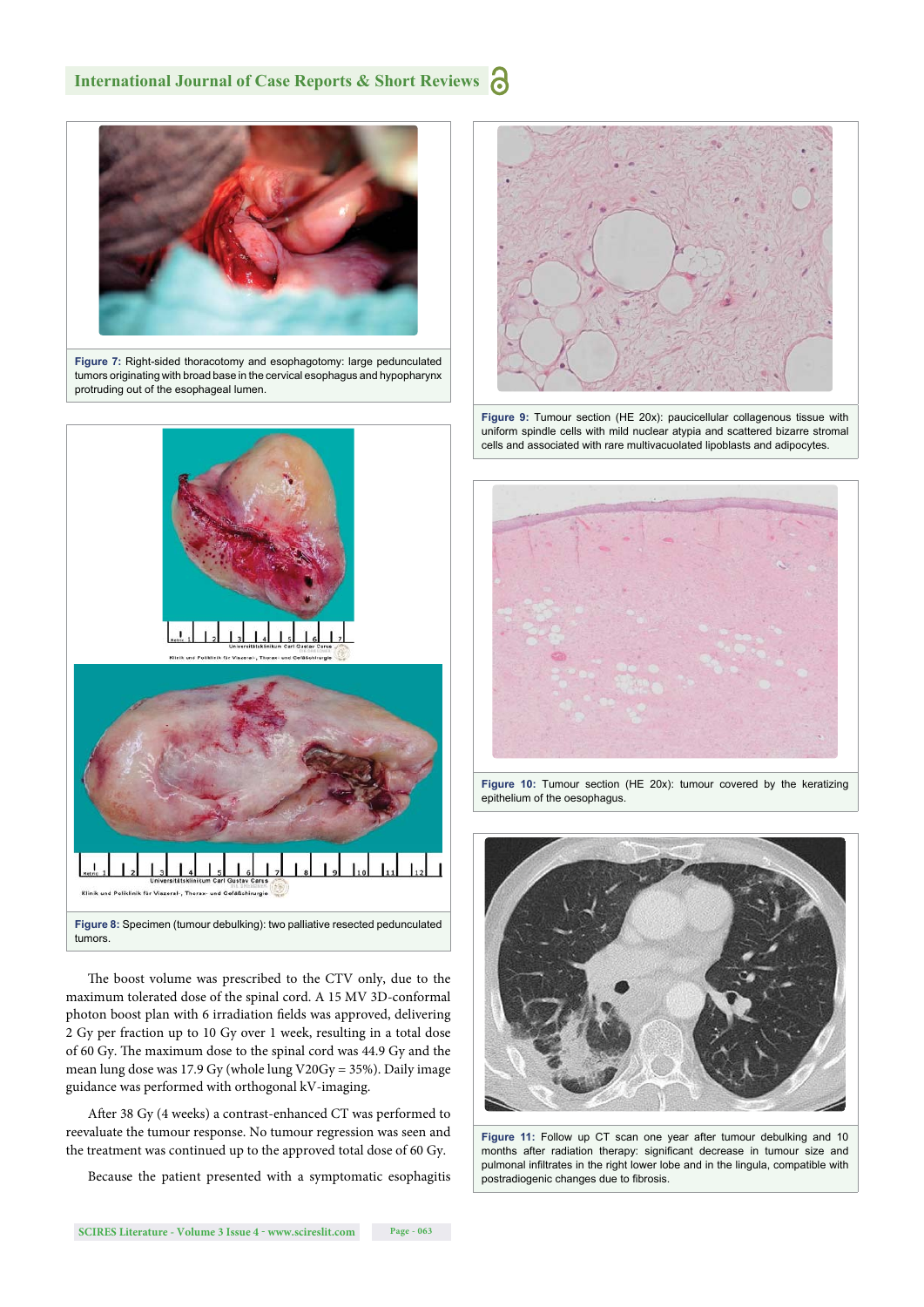after 38 Gy, a supportive therapy with tilidin was initiated. Hereby, sufficient oral nutrition with smooth foods until the end of the radiotherapy was possible. Four days after the end of treatment, the patient presented with a deterioration of the general condition, a grade 3 dysphagia and a suspicion of bipulmonal pneumonia. An in-patient treatment with levofloxacin and dipyrone was initiated, and it was then possible for the patient to be discharged from the hospital after 10 days. A contrast-enhanced CT-scan was performed 6 weeks after the end of radiotherapy, showing radiologic signs comparable with radiation pneumonitis. The patient was in good clinical condition without clinical symptoms, therefore no specific therapy, despite respiratory exercises during rehabilitation, was initiated.

Nine months after the end of treatment the patient was presenting in good performance status (ECOG 0). A partial response was seen in a contrast-enhanced CT-scan and fibrotic changes due to the radiotherapy fields were observed in the lung parenchyma adjacent to the esophagus. An asymptomatic pericardial effusion was diagnosed and controlled by echocardiography.

A follow up one year after tumour debulking and 10 months after the radiation therapy showed a significant decrease of the tumour mass continuing to spread from the cricopharyngeal area down to the carina, but the transversal extent was reduced (from about 70 x 50 x 110 mm to 59 x 56 x 90 mm (width x depth x length ). In addition, new bipulmonal infiltrates compatible with postradiogenic changes due to fibrosis appeared, mostly localized in the right lower lobe (Figure 11). No metastatic lesions were detected. The last follow-up after 4 years displayed a stable disease in CT-scans (data not shown).

Despite a good clinical condition for more than 2 years, the patient had been admitted in hospital in bad physical condition, dysphagia and tumour cachexia after 4 years and succumbed to pneumonia 55 months after the end of multimodal treatment.

#### **DISCUSSION**

Here, we present the second largest esophageal liposarcoma reported to date with involvement of the upper aerodigestive tract and posterior mediastinum. After extensive diagnostics with multiple biopsies from different locations, we indicated an explorative thoracotomy with palliative tumour debulking. Only then was histological confirmation of a well-differentiated liposarcoma possible. From a surgical perspective, the option of a curative intended laryngo-pharyngo-esophagectomy as the procedure of choice was considered, however, it was favored neither by the surgical team nor by the patient due to the expectation of very poor postoperative functional results. The patient underwent radiotherapy with partial response, and a long term control of symptoms and a survival of more than 4 years could be reached.

Since Mansour et al. published the first case of a malignant pedunculated liposarcoma of the esophagus [1], a total number of only 46 cases have been reported [1-46]. The median diameter of the tumour was 12 cm (range 4 to 40 cm). The largest esophageal carcinoma (40x30x15 cm in size) [46].

The treatments performed were dependant on the tumour location, size and type of lesion as well as on the experience of endoscopists and surgeons. In selected patients, flexible or rigid endoscopic polypectomy or transoral surgical polypectomy was performed. In many cases, esophagotomy with polypectomy or wedge resection was accomplished via a cervical approach and only occasionally via a thoracotomy or laparotomy. More extensive procedures included subtotal and total esophagectomy via a one- , two- or three-hole approach. Mandell et al. reported a case of giant liposarcoma involving the upper aerodigestiv tract which was rejected by a laryngo-pharyngo-esophagectomy in 1999 [18]. One patient underwent palliative tumour debulking. Adjuvant radiation [47], neoadjuvant radiotherapy [45] or adjuvant chemotherapy [44] was applied very rarely. Histologically, most of the liposarcomas were surrounded by benign fibrolipomatous of fibrovascular tissue suggesting that sarcomatous transformation may occur within the primary benign submucosal tumour and may finally result in excessive tumour growth and infiltration. Pathological tumour grading was assessed as being low in most patients. Survival of more than 3 years was reported only in patients with "small" and completely resected tumours [42, 48]. A recurrence may develop even after decades [49]. However, few reports provided long-term follow-up information and therefore, comparative data concerning control of symptoms and survival are rare.

#### **CONCLUSION**

Although recurrent deep biopsies are not always sufficient for histological confirmation, malignancy has to be considered in accordance with the endoscopic and radiological findings. Therefore, complete resection of these sarcomas with clear resection margins should be aimed for histological examination. For very advanced tumours, tumour debulking combined with radiation is an ideal option, which results in symptom control and long-term survival.

#### **COMPLIANCE WITH ETHICAL GUIDELINES AND CONFLICT OF INTEREST**

S. Pistorius, D. Küpper, N. Kiria, J. Pablik, and C. Jentsch declare that they have no competing interests.

All procedures followed were in accordance with the ethical standards of the responsible committee on human experimentation (institutional and national) and with the Helsinki Declaration of 1975, in its most recently amended version. Written informed consent was obtained from the patient for publication of this case report and any accompanying images.

The authors state the accompanying manuscript is in compliance with ethical guidelines.

#### **ACKNOWLEDGEMENTS**

We thank Ursula Wehrmann M.D. for performing the flexible esophagoscopy and providing the esophagoscopic figure, Silke Braun M.D. for the bronchoscopy and the bronchoscopic figure and Marc Eisele for taking and providing the intraoperative and specimen photos.

In addition, we thank Marcus Neudert M.D. who carried out the rigid hypopharyngo-, microlaryngo- and esophagoscopies, Bettina Beuthien-Baumann M.D. who performed the PET and Mrs. Weber for editing the manuscript.

#### **REFERENCES**

- 1. Mansour KA, Fritz RC, Jacobs DM, Vellios F. Pedunculated liposarcoma of the esophagus: a first case report. J Thorac Cardiovasc Surg. 1983; 86: 447-450. https://goo.gl/aaDiCg
- 2. Aloraini A, Nahal A, Ferri LE. Transoral endoscopic resection of esophageal liposarcoma. Ann Thorac Surg. 2012; 94: 121-122. https://goo.gl/yhaops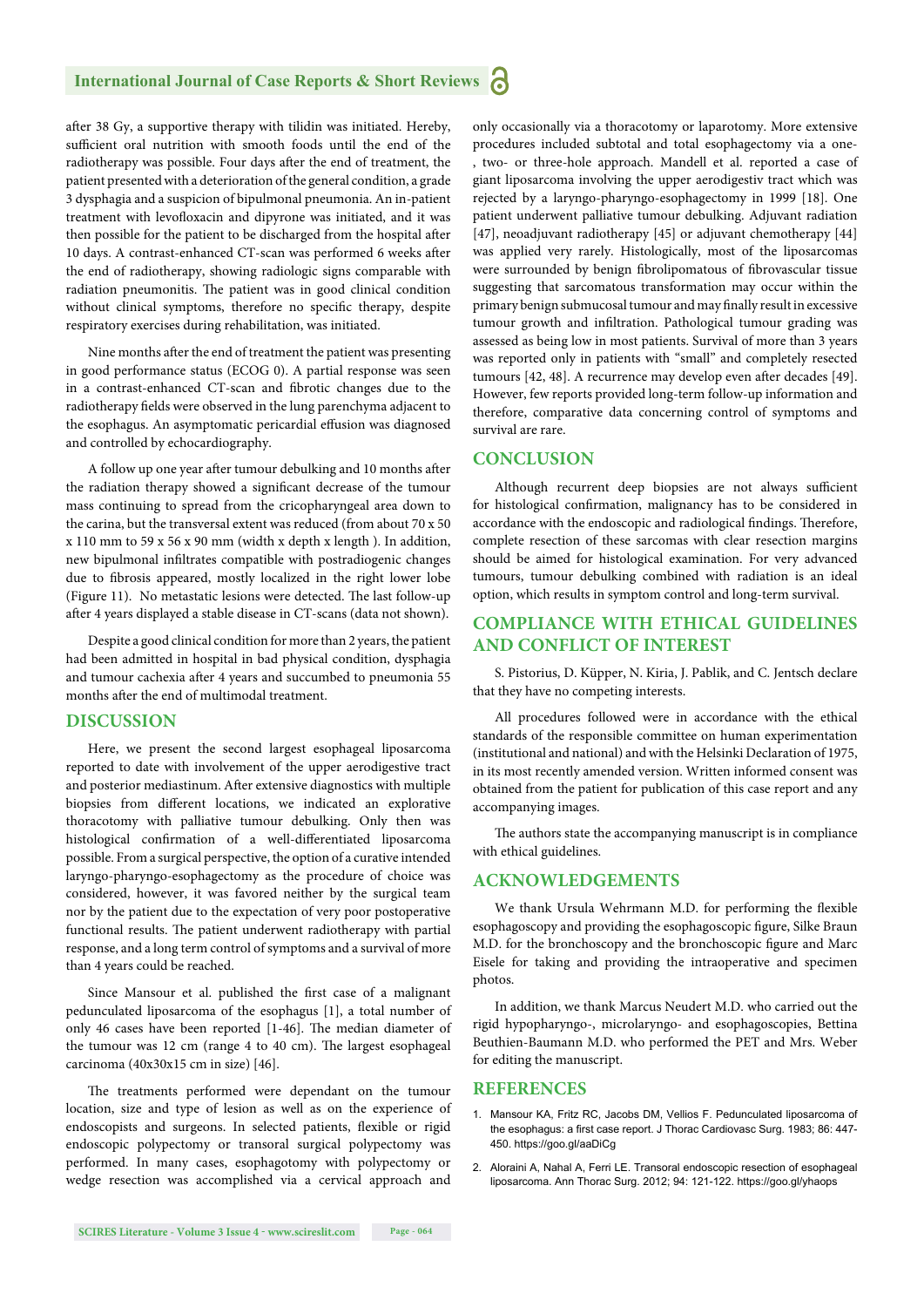#### **International Journal of Case Reports & Short Reviews** Ы

- 3. Arteaga-Gonzalez I, Fernandez EL, Higa K. A minimal invasive approach of esophageal liposarcoma. J Laparoendosc Adv Surg Tech A. 2008; 18: 266- 270. https://goo.gl/5eHTr6
- 4. Baca I, Klempa I, Weber JT. Liposarcoma of the esophagus. Eur J Surg Onco. 1991; 17: 313-315. https://goo.gl/6Eem1N
- 5. Bak YT, Kim JH, Kim JG, Lee CH, Lee KN, Choi YH, et al. Liposarcoma arising in a giant lipomatous polyp of the esophagus. Korean J Intern Med. 1989; 4: 86-89. https://goo.gl/Rc7CRQ
- 6. Beaudoin A, Journet C, Watier A, Mongeau CJ, Chagnon M, Beaudry R. Giant liposarcoma of the esophagus. Can J Gastroenterol. 2002; 16: 377- 379. https://goo.gl/p56YFb
- 7. Boggi U, Viacava P, Naccarato AG, Giulianotti PC, di Candio G, Battolla L, et al. Giant pedunculated liposarcomas of the esophagus: literature review and case report. Hepatogastroenterology. 1997; 44: 398-407. https://goo.gl/U6BiVP
- 8. Brehant O, Pessaux P, Hennekinne-Mucci S, Barriere E, D'Aubigny N, Aube C, et al. Giant pedunculated liposarcoma of the esophagus. J Am Coll Surg. 2004; 198: 320-321. https://goo.gl/rHvYqF
- 9. Chung JJ, Kim MJ, Kim JH, Lee JT, Yoo HS, Kim KW. Imaging findings of giant liposarcoma of the esophagus. Yonsei Med J. 2003; 44: 715-718. https://goo.gl/62YzRJ
- 10. Cooper GJ, Boucher NR, Smith JH, Thorpe JA. Liposarcoma of the esophagus. Ann Thorac Surg. 1991; 51: 1012-1013. https://goo.gl/3NxUit
- 11. Czekajska-Chehab E, Tomaszewska M, Drop A, Dabrowski A, Skomra D, Orłowski T, et al. Liposarcoma of the esophagus: case report and literature review. Med Sci Monit. 2009; 15: 123-127. https://goo.gl/dEMxKC
- 12. Di Mascio L, Gamble L, Wajed S, Winslet M. Intussuscepting giant liposarcoma of the oesophagus. J Postgrad Med. 2006; 52: 231-232. https://goo.gl/nbyPtV
- 13. Garcia M, Buitrago E, Bejarano PA, Casillas J. Large esophageal liposarcoma: a case report and review of the literature. Arch Pathol Lab Med. 2004; 128: 922-925. https://goo.gl/LXcQ5y
- 14. Ginai AZ, Halfhide BC, Dees J, Zondervan PE, Klooswijk AI, Knegt PP. Giant esophageal polyp: a clinical and radiological entity with variable histology. Eur Radiol. 1998; 8: 264-269. https://goo.gl/sv8quF
- 15. Hasanabadi MS, Amiri M, Tajedini A, Yazdi AK, Heidarali M, Amali A, et al. Huge myxoid liposarcoma of the esophagus: a case report. Acta Med Iran. 2011; 49: 118-121. https://goo.gl/tDxCJ8
- 16. Jakowski JD, Wakely PE, Jr. Rhabdomyomatous well-differentiated liposarcoma arising in giant fibrovascular polyp of the esophagus. Ann Diagn Pathol. 2009; 13: 263-268. https://goo.gl/JXDVQB
- 17. Liakakos TD, Troupis TG, Tzathas C, Spirou K, Nikolaou I, Ladas S, et al. Primary liposarcoma of esophagus: a case report. World J Gastroenterol. 2006; 12: 1149-1152. https://goo.gl/y5zJCM
- 18. Mandell DL, Brandwein MS, Woo P, Som PM, Biller HF, Urken ML. Upper aerodigestive tract liposarcoma: report on four cases and literature review. Laryngoscope. 1999; 109: 1245-1252. https://goo.gl/E595gG
- 19. Mansour KA, Fritz RC, Jacobs DM, Vellios F. Pedunculated liposarcoma of the esophagus: a first case report. J Thorac Cardiovasc Surg. 1983; 86: 447-450. https://goo.gl/CQL1SL
- 20. Maruyama K, Motoyama S, Okuyama M, Sasaki K, Sato Y, Hayashi K, et al. Cervical approach for resection of a pedunculated giant atypical lipomatous tumor of the esophagus. Surg Today. 2007; 37: 173-5. https://goo.gl/ACgSXM
- 21. Masumori K, Yoshioka M, Tanaka Y, Uchida E, Higuchi K, Maeda S, et al. [A case report of esophageal liposarcoma]. Nihon Geka Gakkai Zasshi. 1991; 92: 885-888. https://goo.gl/EyS2ah
- 22. Mica L, Gianom D, Bode B, Jaklin P, Hollinger A. Rare cause of dysphagy: giant polypoid esophageal well-differentiated liposarcoma. Case Rep Gastroenterol. 2007; 1: 7-14. https://goo.gl/qdKVNz
- 23. Moretti R, Cimino F, Vacca U, Rubinato L. Giant low-grade liposarcoma

of distal esophagus. Eur J Cardiothorac Surg. 2011; 39: 795. https://goo.gl/TFoN8C

- 24. Myung JK, Jeong JB, Han D, et al. Well-differentiated liposarcoma of the oesophagus: clinicopathological, immunohistochemical and array CGH analysis. Pathol Oncol Res. 2011; 17: 415-420. https://goo.gl/nMzdbX
- 25. Nakazawa T, Kondo T, Niu D, Ma D, Mochizuki K, Kawasaki T, et al. Giant oesophageal liposarcoma mimicking spindle cell liposarcoma and containing eosinophilic cells with rhabdomyoblastic differentiation. J Clin Pathol. 2010; 63: 469. https://goo.gl/dWWmfo
- 26. Ramacciato G, Nigri G, Valabrega S. Clinical Challenges and Images in GI: image 2. A very rare case of dysphagia. Gastroenterology. 2008; 135: 742, 1019. https://goo.gl/YmNePE
- 27. Ruppert-Kohlmayr AJ, Raith J, Friedrich G, Regauer S, Preidler KW, Szolar DH. Giant liposarcoma of the esophagus: radiological findings. J Thorac Imaging. 1999; 14: 316-319. https://goo.gl/ncqFsd
- 28. Sakamaki Y, Miyoshi S, Minami M, Tanaka H, Inada K, Matsuda H. Mediastinal liposarcoma appearing as a tumor arising in the esophageal wall. Jpn J Thorac Cardiovasc Surg. 2001; 49: 679-681. https://goo.gl/F1FPto
- 29. Salis GB, Albertengo JC, Bruno M, Palau G, Gonzalez Villaveiran R, et al. Pedunculated liposarcoma of the esophagus. Dis Esophagus. 1998; 11: 68- 71. https://goo.gl/XyaDqc
- 30. Smith MA, Kluck E, Jagannath S, Yang SC. Giant multi-polypoid liposarcoma of the esophagus: an atypical presentation. Ann Thorac Surg. 2010; 89: 610- 612. https://goo.gl/FmWNJr
- 31. Sui X, Li Y, Zhao H, Wang J. Giant liposarcoma of the esophagus with Li-Fraumeni-like syndrome. Eur J Cardiothorac Surg. 2011; 40: 1253-1255. https://goo.gl/zgPt1Q
- 32. Torres-Mora J, Moyer A, Topazian M, Alexander J, Wu TT, Seys A, et al. Dedifferentiated liposarcoma arising in an esophageal polyp: a case report. Case Rep Gastrointest Med. 2012; 2012: 141693. https://goo.gl/X81oX6
- 33. Watkin E, Devouassoux-Shisheboran M, Pedeutour F, Lagarde P, Salle M, Ranchère-Vince D, et al. A first reported case of dedifferentiated liposarcoma of the esophagus with molecular diagnosis. J Gastrointest Cancer. 2011; 42: 65-67. https://goo.gl/Rkmz4X
- 34. Will U, Lorenz P, Urban H, Meyer F. Curative endoscopic resection of a huge pedunculated esophageal liposarcoma. Endoscopy. 2007; 39: 15-6. https://goo.gl/y9PKMc
- 35. Xu S, Xu Z, Hou Y, Tan Y. Primary pedunculated giant esophageal liposarcoma: case report. Dysphagia. 2008; 23: 327-30. https://goo.gl/ wGbVyP
- 36. Yang B, Shi PZ, Li X, Xu RJ. Well-differentiated liposarcoma of esophagus. Chin Med J (Engl). 2006; 119: 438-440. https://goo.gl/qz3gg7
- 37. Yates SP, Collins MC. Case report: recurrent liposarcoma of the oesophagus. Clin Radiol. 1990; 42: 356-358. https://goo.gl/CT7ymY
- 38. Brett CL, Miller DH, Jiang L, Wolfsen HC, Attia S, Hintenlang L, et al. Dedifferentiated Liposarcoma of the Esophagus: A Case Report and Selected Review of the Literature. Rare Tumors. 2016; 8: 6791. https://goo.gl/8g96nf
- 39. Takiguchi G, Nakamura T, Otowa Y, Tomono A, Kanaji S, Oshikiri T, et al. Successful resection of giant esophageal liposarcoma by endoscopic submucosal dissection combined with surgical retrieval: a case report and literature review. Surg Case Rep. 2016; 2: 90. https://goo.gl/qTkjbp
- 40. Lin ZC, Chang XZ, Huang XF, Zhang CL, Yu GS, Wu SY, et al. Giant liposarcoma of the esophagus: A case report. World J Gastroenterol. 2015; 21: 9827-9832. https://goo.gl/VLnLZP
- 41. Riva G, Sensini M, Corvino A, Vittone F, Garzaro M, Pecorari G. Rare Giant Pedunculated Liposarcoma of the Hypopharynx: Case Report and Review of Literature. J Gastrointest Cancer. 2016; 47: 449-453. https://goo.gl/Fvtofr
- 42. Valiuddin HM, Barbetta A, Mungo B, Montgomery EA, Molena D. Esophageal liposarcoma: Well-differentiated rhabdomyomatous type. World J Gastrointest Oncol. 2016; 8: 835-839. https://goo.gl/Fj9o3Z
- 43. Yo I, Chung JW, Jeong MH, Lee JJ, An J, Kwon KA, et al. Huge liposarcoma of esophagus resected by endoscopic submucosal dissection: case report